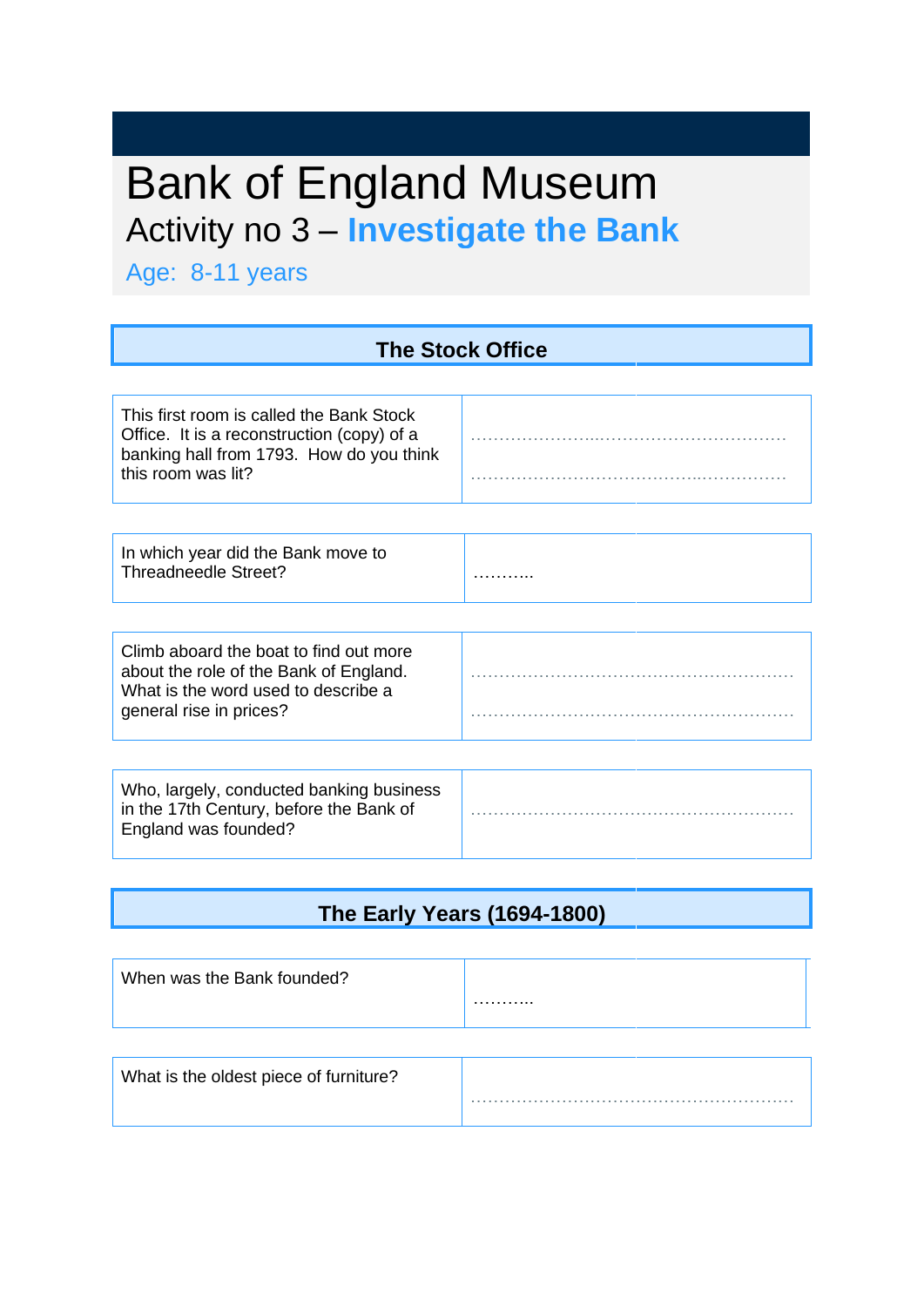| How old is it? |   |
|----------------|---|
|                | . |
|                | . |
|                |   |

| Can you draw it here? |  |
|-----------------------|--|
|                       |  |
|                       |  |
|                       |  |
|                       |  |
|                       |  |
|                       |  |
|                       |  |
|                       |  |
|                       |  |
|                       |  |
|                       |  |
|                       |  |
|                       |  |
|                       |  |

Can you find a million pound note? Write 'one million' in numbers. …………………………………………………

#### **The Rotunda (1800-1946)**

Can you find a real gold bar? Try to pick it up.

How much does it weigh?

Take a look at the showcases in this room, and choose your favourite object. Write some information about it and/or draw and label it.

………..